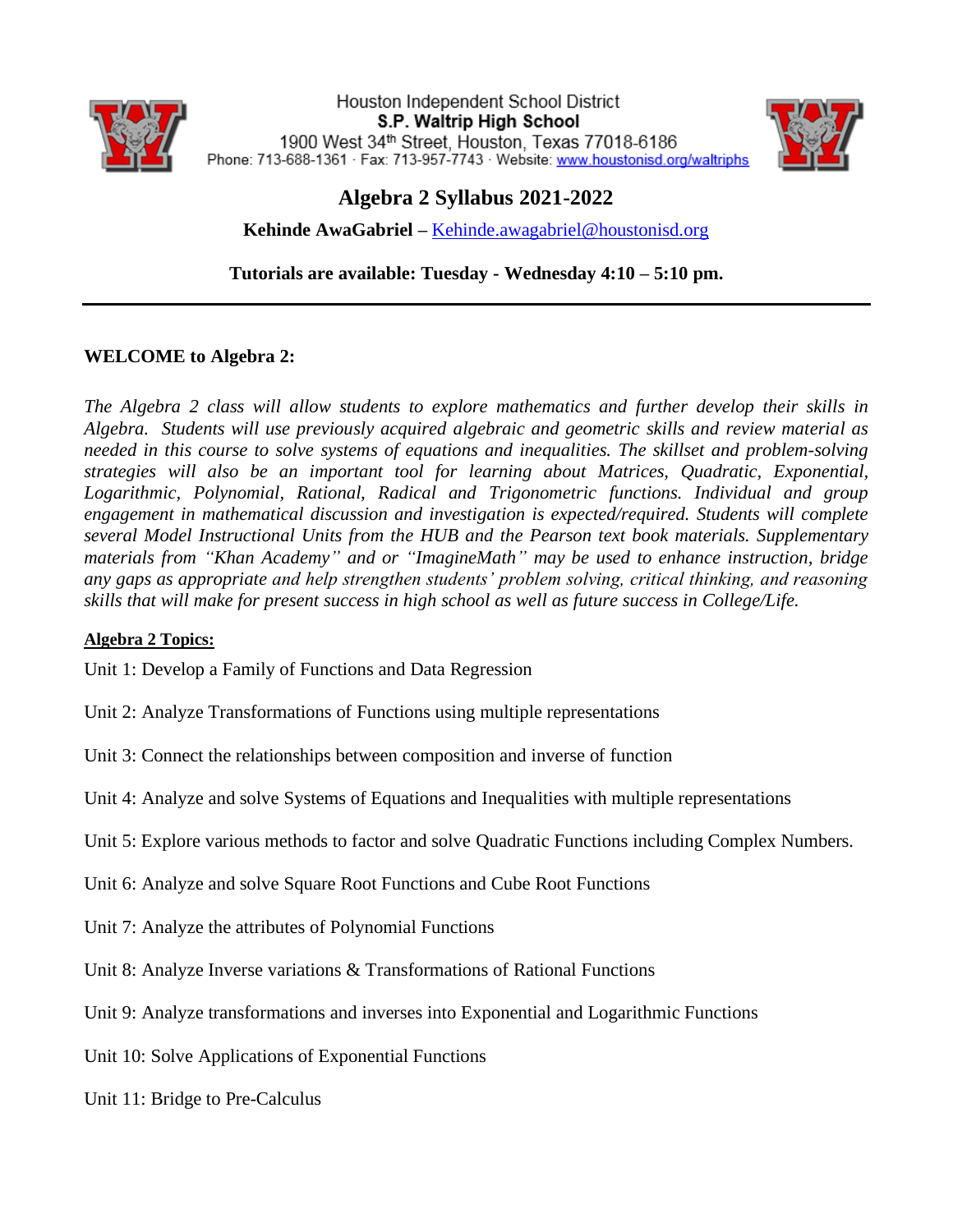Unit 12: Develop the relationship between the unit circle and the definition of the periodic function



Houston Independent School District S.P. Waltrip High School 1900 West 34th Street, Houston, Texas 77018-6186 Phone: 713-688-1361 · Fax: 713-957-7743 · Website: www.houstonisd.org/waltriphs



#### **Six Weeks Grading Policy:**

- **50%** Classwork/Homework/Minor Projects
- **30%** Major Grades (Tests, Quizzes, Major Projects, etc.)
- **20%** Daily Grades/participation

#### **Re-Test Policy:**

- 1. Parent and student signatures (manual or electronic) are required on original test.
- 2. **One (1)** Tutorial session is required prior to re-test.
- 3. Re-test must occur **within ONE week** of the return of the original test.
- 4. Maximum score on re-test: 70

#### **Homework:**

**Expect to have at Least 7 homework assignments per cycle.** Attempt ALL assignments and put forth your best student scholar effort. SHOW work as appropriate and when applicable – "*No work, no credit*" (NWNC). Attempting all in-class and homework problems have a positive correlation with higher quiz and test grades. *Any work not turned in will result in a zero and will have a detrimental impact to students' grade*.

#### **Absences:**

If you are absent, **it is your responsibility** to discuss make-up with your teacher.

- 1. If you are absent the day an assignment is **due**, it must be turned in the first day you return.
- 2. If you are absent the day an assignment is **assigned**, it will be due the following day you return to class after the assignment is received.

#### **Class Materials:**

Each student must bring a **fully charged laptop** to the class every day. Each student must maintain a **Math only** notebook for study and documentation. An Electronic notebook is strongly encouraged but a hardcopy is ok. Notes will be checked periodically. The supplies needed for class are listed below and each student is expected to have them by Tuesday, August 31, 2021.

| 1. Laptop                   | 4. Colored Pens/Markers/ Highlighter |
|-----------------------------|--------------------------------------|
| 2. Loose-leaf paper;        | 5. Notebook                          |
| $\vert 3. \Vert 42$ pencils | 6. $1" - 2"$ , three-ring binder     |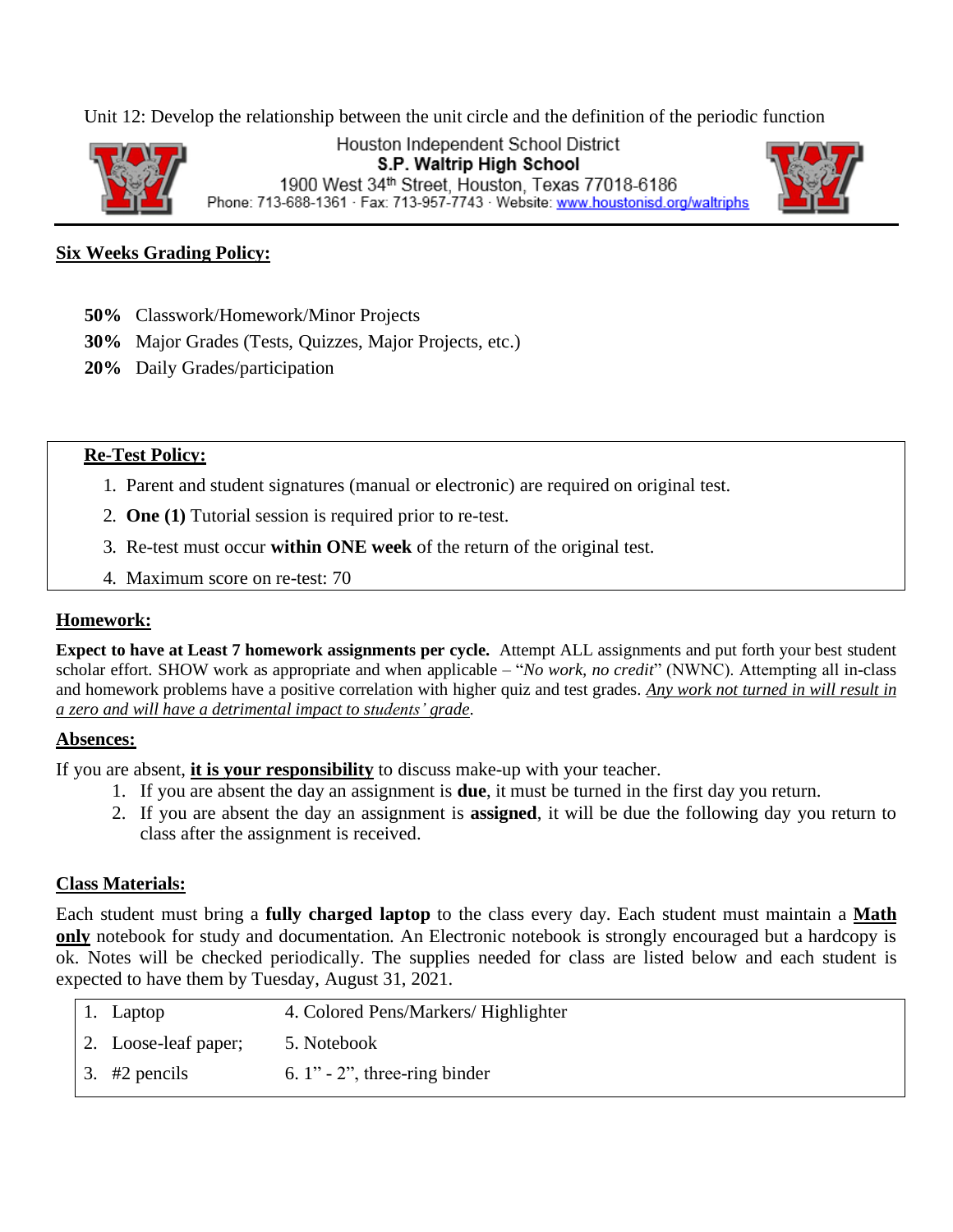



**Note:** If you know that you will have difficulty acquiring these materials by the due date, please notify me IMMEDIATELY. Do not wait until the due date. We will come up with a solution in order for you to obtain the required supplies in a reasonable amount of time.

## **Classroom Projects:**

A major project and some minor projects will be assigned each semester. Projects may be individual or group assignments depending on the topic. Students will be awarded a Major grade for the projects

## **Calculator:**

TI-84 Plus calculators will be used and a classroom set will be provided. Students are also encouraged to download the TI-84 calculator app on their laptops. Other HISD approved online calculators such as "Desmos" may also be used.

#### **Classroom Norms:**

- $\checkmark$  Respect everyone, including yourself.
- $\checkmark$  Be on time Tardies are **NOT** acceptable
- $\checkmark$  Be well prepared Bring **adequately charged Laptop and all class materials daily**
- $\checkmark$  Follow oral and written directions
- ✓ Put forth your **best EFFORT** always. Be on Task.
- $\checkmark$  All cellphones must be powered off prior to entering the classroom. Cellphones may be used at specific times for class assignments when indicated. Non-compliance with the cellphone rules will result in their temporary confiscation and a parent conference may be required.